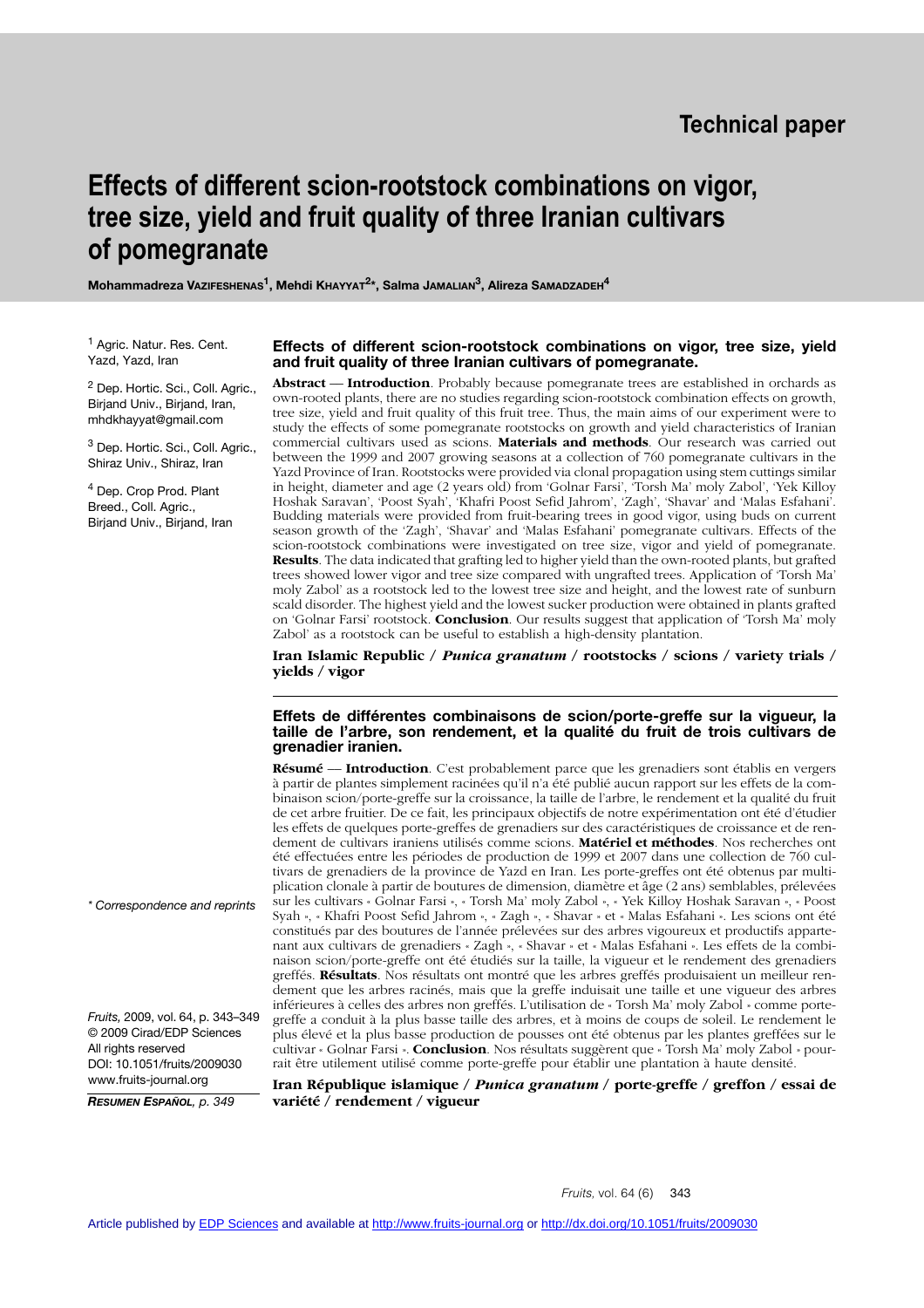**Table I.**

Soil characteristics and weather conditions of the Agriculture and Natural Resources Research Center of Yazd (Iran).

| Clav |      | Silt Sand | EC.        | pH | Total           |  |                     |  |                      |  |      |                                                   | $P$ K Zn Cu Mn Fe Na Mg Ca Cl $HCO_3^-$ Annual | Mean high | Mean low |
|------|------|-----------|------------|----|-----------------|--|---------------------|--|----------------------|--|------|---------------------------------------------------|------------------------------------------------|-----------|----------|
|      | (% ) |           | $(ds·m-1)$ |    | nitrogen<br>(%) |  | $(mq \cdot L^{-1})$ |  | $(meq \cdot L^{-1})$ |  | (mm) |                                                   | precipitation temperature temperature<br>(°C)  |           |          |
| 16.4 | 25   | 52.6      | 4.12 7.21  |    | 35              |  |                     |  |                      |  |      | 94.3 384 8.06 1.94 8.22 9.52 22 12.8 20 25.5 2.25 | 106                                            | 45        | $-12$    |

# **1. Introduction**

Modern fruit growing creates an everincreasing demand for a variety of cultivars and rootstocks. The importance of rootstocks is more and more widely recognized, which, in terms of their influence on yield productivity, are not less important than the grafted scions. There have been many reports which showed that vegetative growth and growth habit depend on the genetic constitution of the plant and rootstock, environmental conditions or growing methods [1, 2]. However, how the rootstock controls scion growth is not fully understood. Kamboj and Quinlan suggested that hormones may be involved to control scion growth, and found a higher concentration of cytokinin in root exudates from vigorous rootstocks than from dwarfing ones [2]. Moreover, they showed a lower ratio of ABA to IAA in vigorous rootstocks than in dwarf rootstocks. Many reports showed that scionrootstock may be effective on growth, yield and fruit quality of tree plants. Kurlus in sweet cherry [3] and Son and Kuden in apricot [4] demonstrated that the rootstock significantly affected growth, yield and fruit quality. Szot and Meland reported that the rootstock strongly influenced fruits' external features, their size and the percentage of stone in total fruit weight in sweet cherry [5]. Fallahi *et al.* found that the rootstock influenced the net photosynthesis, leaf nutrients and terminal shoot growth in apple trees [6]. However, there are no studies regarding scion-rootstock combination effects on growth, tree size, yield and fruit quality of pomegranate, probably because this plant is established in orchards as own-rooted plants.

The pomegranate (*Punica granatum* L., Punicaceae), a popular fruit and ornamental of Mediterranean peoples for centuries, native from Iran to the Himalayas, produces deliciously edible fruits. This plant is cultivated under dry weather conditions and saline lands in Iran, which confirms its tolerance to stressful conditions. Thus, the main aims of our experiment were to study the vegetative growth, yield and fruit quality of some Iranian commercial cultivars of pomegranate affected by rootstocks.

# **2. Materials and methods**

## **2.1. Planting**

An experiment was conducted, between the 1999 and 2007 growing seasons, with some cultivars from among the collection of 760 cultivars of pomegranate located at the Agriculture and Natural Resources Research Center (ANRRC) of Yazd Province (Iran) (*table I*). Eight rootstocks provided via colonial propagation using stem cuttings similar in height  $[(30 \pm 0.5)$  cm], diameter  $[(2 \pm$ 0.2) cm] and age (2 years old) were used: 'Golnar Farsi', 'Torsh Ma' moly Zabol', 'Yek Killoy Hoshak Saravan', 'Poost Syah', 'Khafri Poost Sefid Jahrom', 'Zagh', 'Shavar' and 'Malas Esfahani'. In 1999, these materials were planted at a depth of 25 cm in sandy loam soil, prepared with essential amounts of manure and nutrients, in a rectangular pattern at  $(3 \text{ m} \times 4 \text{ m})$  spacing.

After 2 years of planting, in the 2001 growing season, tube budding was done on rootstocks at a height of 15 cm above the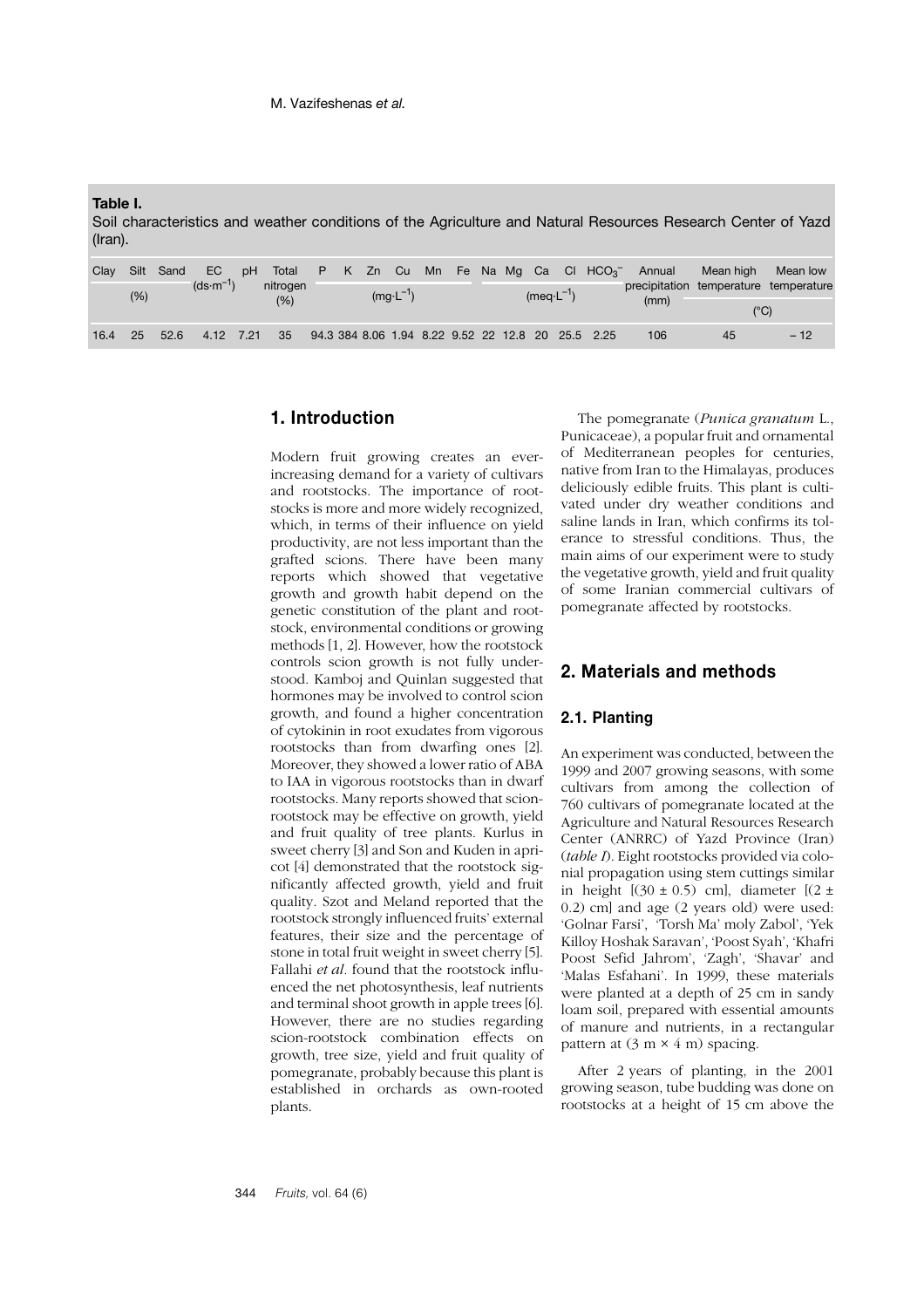## **Table II.**

Some characteristics of some pomegranate cultivars (Yazd Province, Iran).

| Cultivars                   | Taste          | <b>Thorns</b> | Height<br>(cm) | Leaf length<br>(cm) | Fruit diameter<br>(cm) | Skin color | Branch density |
|-----------------------------|----------------|---------------|----------------|---------------------|------------------------|------------|----------------|
| 'Golnar Farsi'              | Ornamental     | Few           | $200 \pm 5$    | $4.5 - 5.0$         | $\qquad \qquad$        |            | Compact        |
| 'Torsh Ma' moly Zabol'      | Sour           | Many          | $180 \pm 10$   | $2 - 3$             | $10 \pm 2$             | Full red   | Compact        |
| 'Yek Killoy Hoshak Saravan' | Sweet and sour | no            | $200 \pm 10$   | $5 - 6$             | $10 \pm 2$             | Full red   | More compact   |
| 'Poost Syah'                | Sweet          | no            | $180 \pm 10$   | $6 - 7$             | $10 \pm 2$             | Full red   | Compact        |
| 'Khafri Poost Sefid Jahrom' | Sweet and sour | Many          | $190 \pm 10$   | $4 - 5$             | $7 \pm 2$              | Low red    | Compact        |
| 'Zagh'                      | -              | Few           | $200 \pm 10$   | $7 - 8$             | $7 \pm 2$              | Full red   | Compact        |
| 'Shavar'                    | Sweet          | Medium        | $180 \pm 15$   | $4 - 5$             | $8 \pm 2$              | Pale red   | More compact   |
| 'Malas Esfahani'            | Sweet and sour | Few           | $200 \pm 5$    | $5 - 6$             | $10 \pm 2$             | Full red   | Compact        |

## **Table III.**

Number of the different scion-rootstock combinations (= 21 treatments) between nine cultivars of pomegranate used as rootstocks and three of them used as scions for studying the treatment effect on vigor, tree size, yield and fruit quality (Yazd Province, Iran).

| Rootstocks                         | Scions         |          |                  |  |  |  |
|------------------------------------|----------------|----------|------------------|--|--|--|
|                                    | 'Zagh'         | 'Shavar' | 'Malas Esfahani' |  |  |  |
| 'Golnar Farsi'                     |                | 8        | 15               |  |  |  |
| 'Torsh Ma' moly Zabol'             | 2              | 9        | 16               |  |  |  |
| 'Yek Killoy Hoshak Saravan'        | 3              | 10       | 17               |  |  |  |
| 'Poost Syah'                       | $\overline{4}$ | 11       | 18               |  |  |  |
| 'Khafri Poost Sefid Jahrom'        | 5              | 12       | 19               |  |  |  |
| Without grafting (own-rooted tree) | 6              | 13       | 20               |  |  |  |
| 'Zagh'                             |                |          |                  |  |  |  |
| 'Shavar'                           |                | 14       |                  |  |  |  |
| 'Malas Esfahani'                   |                |          | 21               |  |  |  |

soil surface to complete the tree constitutions of scion-rootstock. Budding materials provided from fruit-bearing trees in good vigor used buds on current season growth from the three commercial cultivars 'Zagh', 'Shavar' and 'Malas Esfahani'.

Conventional farm management including irrigation, fertilization and training was done during the experimental periods. However, because we decided to study the effects of rootstock on vigor and tree height, pruning was not done.

# **2.2. Scion-rootstock combinations**

Many characteristics of the cultivars present in the ANRRC's collection were studied before choosing the best combination of pomegranate scion-rootstocks to be tested (*table II*). Cultivars utilized as scions were chosen based on vigor, fruit bearing and quality. In the end, twenty-one treatments were considered, each one corresponding to a scion-rootstock combination (*table III*).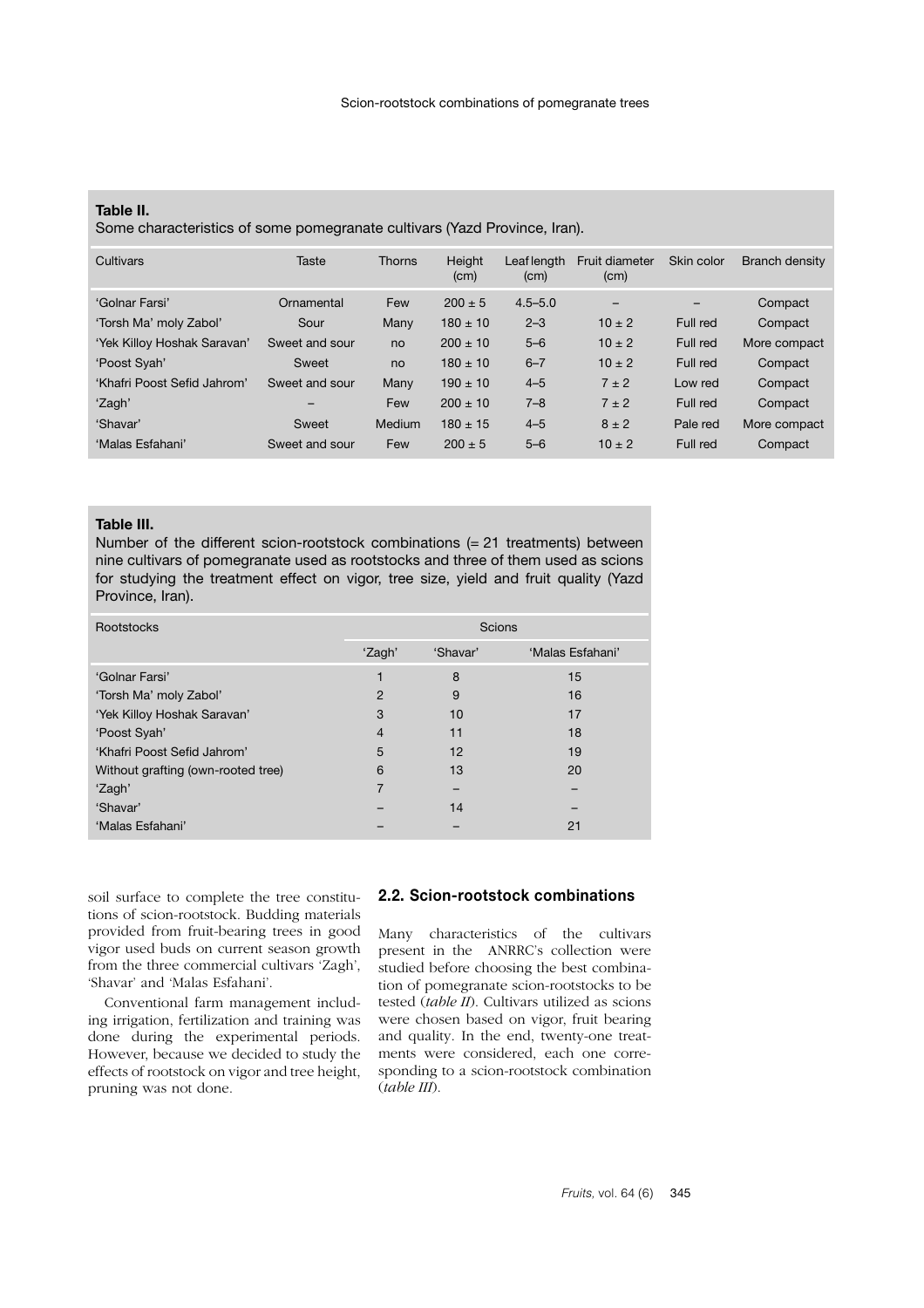#### **Table IV.**

Effects of 'Zagh' pomegranate cultivars (scion) grafted on other pomegranate cultivars (rootstocks), on tree vegetative growth, yield and sunburn scald.

| <b>Rootstocks</b>            | Tree height<br>(cm) | Vigor<br>(cm) | Sucker<br>No. | Yield<br>$kq$ -tree <sup>-1</sup> | Sunburn scald<br>(% ) |
|------------------------------|---------------------|---------------|---------------|-----------------------------------|-----------------------|
| 'Golnar Farsi'               | $210 \pm 10$        | $310 \pm 10$  | 3             | 16.20a                            | 50 <sub>b</sub>       |
| 'Torsh Ma' moly Zabol'       | $190 \pm 10$        | $280 \pm 10$  | 6             | 11.40c                            | 25c                   |
| 'Yek Killoy Hoshak Saravan'  | $200 \pm 10$        | $310 \pm 10$  | 6             | 14.20 ab                          | 75a                   |
| 'Poost Syah'                 | $200 \pm 10$        | $300 \pm 10$  | 6             | 12.00 <sub>b</sub>                | 75a                   |
| 'Khafri Poost Sefid Jahrom'  | $200 \pm 10$        | $300 \pm 10$  | 10            | 14.60 ab                          | 75a                   |
| 'Zagh' (own-rooted)          | $220 \pm 10$        | $350 \pm 10$  | 10            | 12.20 <sub>b</sub>                | 50 <sub>b</sub>       |
| 'Zagh' (grafted with 'Zagh') | $200 + 10$          | $300 \pm 10$  | 10            | 15,00 ab                          | 50 <sub>b</sub>       |

Within each column, the same letter indicates no significant difference between treatments at the 5% level of LSD.

## **2.3. Measurement**

We evaluated tree vigor, yield and sunburn scald on pomegranate trees from the 2001 to 2007 growing seasons. Tree height was assessed via measurement of a vertical line related to the soil surface, from the highest to the lowest point of the tree. Vigor was measured using annual shoot growth, and cumulative data are shown. As we did not study the effects of fruit bearing on vegetative growth, tree vigor was evaluated from the 2001 to 2005 growing seasons. Total yield (kg·tree<sup>-1</sup>) was assessed from the 2005 to 2007 growing seasons and mean data was given. Sunburn scald is a general disorder in pomegranate growing which is strongly related to the canopy growth rate of trees, that protects the fruits from direct sun illumination. Thus, one hundred fruits per treatment were randomly chosen from the 2005 to 2007 growing seasons and mean data regarding sunburn scald were presented as percent.

#### **2.4. Statistical analysis**

Our experiment was arranged in a completely randomized block design with 21 treatments (= scion-rootstock combinations) and three replications, each consisting of five trees. Means were compared using least significant difference (LSD) tests at the 5% level.

## **3. Results and discussion**

Analyzing the results, it appears that, whatever the cultivar considered ('Zagh', 'Shavar' or 'Malas Esfahani'), grafted trees showed lower size and vigor and higher yield compared with ungrafted treatments.

For the 'Zagh' cultivar used as a scion (*table IV)*, the highest tree height and vigor were obtained from 'Zagh' without budding and the lowest ones from 'Zagh' grafted on 'Torsh Ma' moly Zabol', which is in agreement with Sottile *et al.* [7] but disagrees with Jacyna [8]. The lowest sucker production was obtained for 'Zagh' grafted on 'Golnar Farsi'. The highest yield was obtained from 'Zagh' grafted on 'Golnar Farsi' and the lowest one from 'Zagh' grafted on 'Torsh Ma' moly Zabol'. This result was in agreement with the findings of Kurlus on sweet cherry [3]. The lowest percentage of sunburn scald was obtained from 'Zagh' grafted on 'Torsh Ma' moly Zabol', which is positively correlated with tree vigor. This result was in agreement with those of Riesen and Husistein, who found that the rootstock influences apple fruit quality not only directly but also indirectly, affecting tree vigor and crop load [9].

For the 'Shavar' cultivar used as a scion (*table V*), the lowest tree height and vigor resulted from grafting on 'Torsh Ma' moly Zabol' and 'Poost Syah' rootstocks, which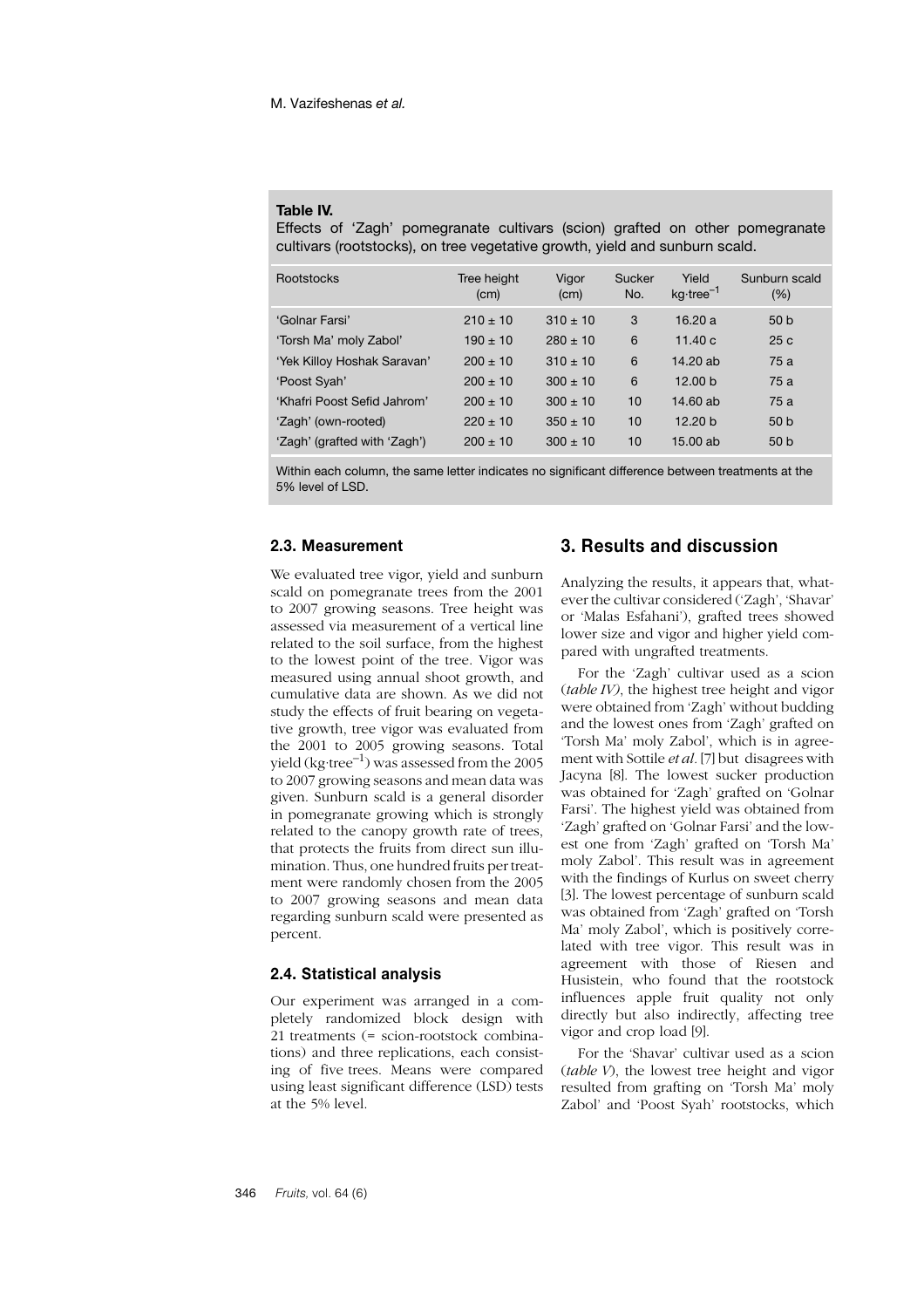# **Table V.**

Effects of ''Shavar'' pomegranate cultivars (scion) grafted on other pomegranate cultivars (rootstocks), on tree vegetative growth, yield and sunburn scald.

| Rootstocks                       | Tree height<br>(cm) | Vigor<br>(cm) | Sucker No. | Yield<br>$kq$ -tree <sup>-1</sup> | Sunburn scald<br>$(\% )$ |
|----------------------------------|---------------------|---------------|------------|-----------------------------------|--------------------------|
| 'Golnar Farsi'                   | $200 \pm 10$        | $310 \pm 10$  | 3          | 17.50a                            | 50 <sub>b</sub>          |
| 'Torsh Ma' moly Zabol'           | $190 \pm 5$         | $290 \pm 10$  | 6          | 14.40c                            | 25c                      |
| 'Yek Killoy Hoshak Saravan'      | $200 \pm 15$        | $330 \pm 10$  | 10         | 17.60a                            | 75a                      |
| 'Poost Syah'                     | $190 \pm 10$        | $310 \pm 10$  | 10         | 13.20d                            | 75a                      |
| 'Khafri Poost Sefid Jahrom'      | $200 \pm 15$        | $330 \pm 10$  | 10         | 14.00c                            | 75a                      |
| 'Shavar' (own-rooted)            | $190 \pm 15$        | $330 \pm 10$  | 10         | 12.50 e                           | 50 <sub>b</sub>          |
| 'Shavar' (grafted with 'Shavar') | $190 \pm 10$        | $310 \pm 10$  | 6          | 16.60 <sub>b</sub>                | 50 <sub>b</sub>          |

Within each column, the same letter indicates no significant difference between treatments at the 5% level of LSD.

#### **Table VI.**

Effects of 'Malas Esfahani' pomegranate cultivars (scion) grafted on other pomegranate cultivars (rootstocks), on tree vegetative growth, yield and sunburn scald.

| <b>Rootstocks</b>                                | Tree height<br>(cm) | Vigor<br>(cm) | Sucker no. | Yield<br>$kq$ -tree <sup>-1</sup> | Sunburn scald<br>$(\% )$ |
|--------------------------------------------------|---------------------|---------------|------------|-----------------------------------|--------------------------|
| 'Golnar Farsi'                                   | $220 \pm 5$         | $340 \pm 10$  | 3          | 18.20a                            | 25c                      |
| 'Torsh Ma' moly Zabol'                           | $190 \pm 10$        | $300 \pm 5$   | 6          | $15.40$ ab                        | 25c                      |
| 'Yek Killoy Hoshak Saravan'                      | $210 \pm 5$         | $320 \pm 10$  | 6          | 16.20ab                           | 75a                      |
| 'Poost Syah'                                     | $210 \pm 10$        | $320 \pm 10$  | 6          | 13.30 <sub>b</sub>                | 75a                      |
| 'Khafri Poost Sefid Jahrom'                      | $210 \pm 5$         | $320 \pm 10$  | 10         | 15.60 ab                          | 50 <sub>b</sub>          |
| 'Malas Esfahani' (own-rooted)                    | $220 \pm 5$         | $340 \pm 10$  | 10         | 13.20 <sub>b</sub>                | 25c                      |
| 'Malas Esfahani' (grafted with 'Malas Esfahani') | $210 + 10$          | $320 \pm 10$  | 10         | 17.40 ab                          | 50 <sub>b</sub>          |

Within each column, the same letter indicates no significant difference between treatments at the 5% level of LSD.

is in agreement with Sottile *et al.*'s results [7]. The lowest sucker production resulted from 'Shavar' grafted on 'Golnar Farsi', while the lowest yield was obtained from rooted 'Shavar', which proves the effectiveness of grafting. According to our results, it is clear that high-vigor rootstocks lead to higher yield than low-vigor ones. It may be due to the higher production of fruit-bearing positions in the tree canopy. The lowest percentage of sunburn scald resulted from 'Shavar' grafted on 'Torsh Ma' moly Zabol'. It is suggested that the compactness of 'Shavar' led to the lower rate of this disorder. This result is in agreement with those of Riesen and Husistein on apple trees [9].

For the 'Malas Esfahani' cultivar used as a scion (*table VI*), the lowest tree height and

vigor were obtained from grafting on 'Torsh Ma' moly Zabol', which shows the effect of the rootstock on vegetative growth; this result is in agreement with Sottile *et al*.'s data [7]. The lowest sucker production was obtained from grafting on 'Golnar Farsi'.

According to our results (*tables II, IV–VI*), it is clear that trees constituted by 'Torsh Ma' moly Zabol', 'Poost Syah' and 'Shavar' showed lower height and vigor than the other cultivars studied. Particularly, 'Shavar' grafted on these cultivars led to the lowest height and vigor. Sucker production is a negative characteristic in fruit tree production. Our data (*tables IV–VI*) showed that the lowest number of suckers was obtained with the 'Golnar Farsi' rootstock. It is suggested that lower sucker production could prevent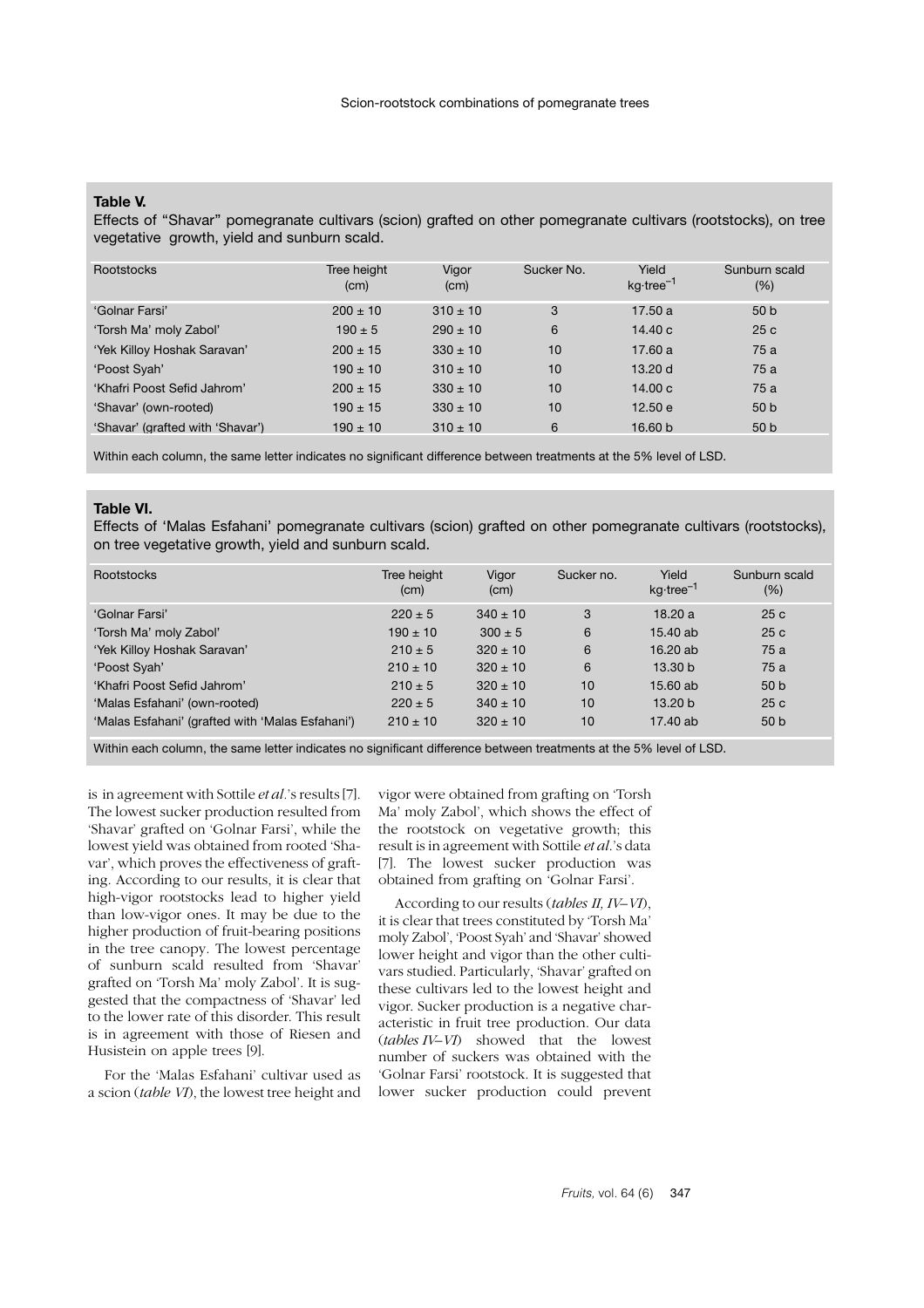energy and carbohydrate loss, which would lead this rootstock to obtain higher yields.

# **4. Conclusion**

Our experiment has a preliminary position in this pomegranate research area and requires further and broader research. Because 'Shavar' produces a lower leaf area and creates a more compact canopy than 'Zagh' and 'Malas Esfahani', it could be recommended to plant this cultivar for dry lands. Moreover, 'Torsh Ma' moly Zabol', 'Poost Syah' and 'Shavar' cultivars could be used as dwarfing rootstocks for breeding programs and to create high-density orchards.

In Iran, pomegranate plantations generally are located in dry and saline lands with low annual precipitation and high electrical conductivity of water and soil. Moreover, as the most utilized cultivars considered in our experiment are planted in Afghanistan, Armanestan and so on, the results of this experiment could be useful for recommendations for these other countries.

# **References**

[1] Tromp J., Sylleptic shoot formation in young apple trees exposed to various soil temperature and air humidity regimes in three successive periods of the growing season, Ann. Bot. 77 (1996) 63–70.

- [2] Kamboj S.J., Quinlan J.D., The apple rootstock and its influence on endogenous hormones, Acta Hortic. 463 (1997) 143–152.
- [3] Kurlus R., Rootstock effects on growth, yield and fruit quality of two sweet cherry cultivars in western Poland, Acta Hortic. 795 (2008) 293–298.
- [4] Son L., Kuden A., Effects of seedling and GF-31 rootstocks on yield and fruit quality of some table apricot cultivars grown in Mersin, Turk. J. Agric. For. 27 (2003) 261–267.
- [5] Szot I., Meland M., Influence of rootstocks on size distribution and fruit quality of sweet cherry cultivars, Int. Agrophys. 15 (2001) 207–214.
- [6] Fallahi E., Chun I.J., Neilsen G.H., Colt W.M., Effects of three rootstocks on photosynthesis, leaf mineral nutrition, and vegetative growth of BC-2 Fuji apple trees, J. Plant Nutr. 24 (2001) 827–834.
- [7] Sottile F., Monte M., De Michele A., Effect of different rootstock on vegetative growth of Japanese and European plum cultivars in southern Italy: Preliminary results, Acta Hortic. 734 (2007) 375–380.
- [8] Jacyna T., The role of cultivar and rootstock in sylleptic shoot formation in maiden pear trees, J. Fruit Ornam. Plant Res. 12 (2004) 41–47.
- [9] Riesen W., Husistein A., Influence of rootstocks on apple fruit quality, Acta Hortic. 466 (1998) 161–166.